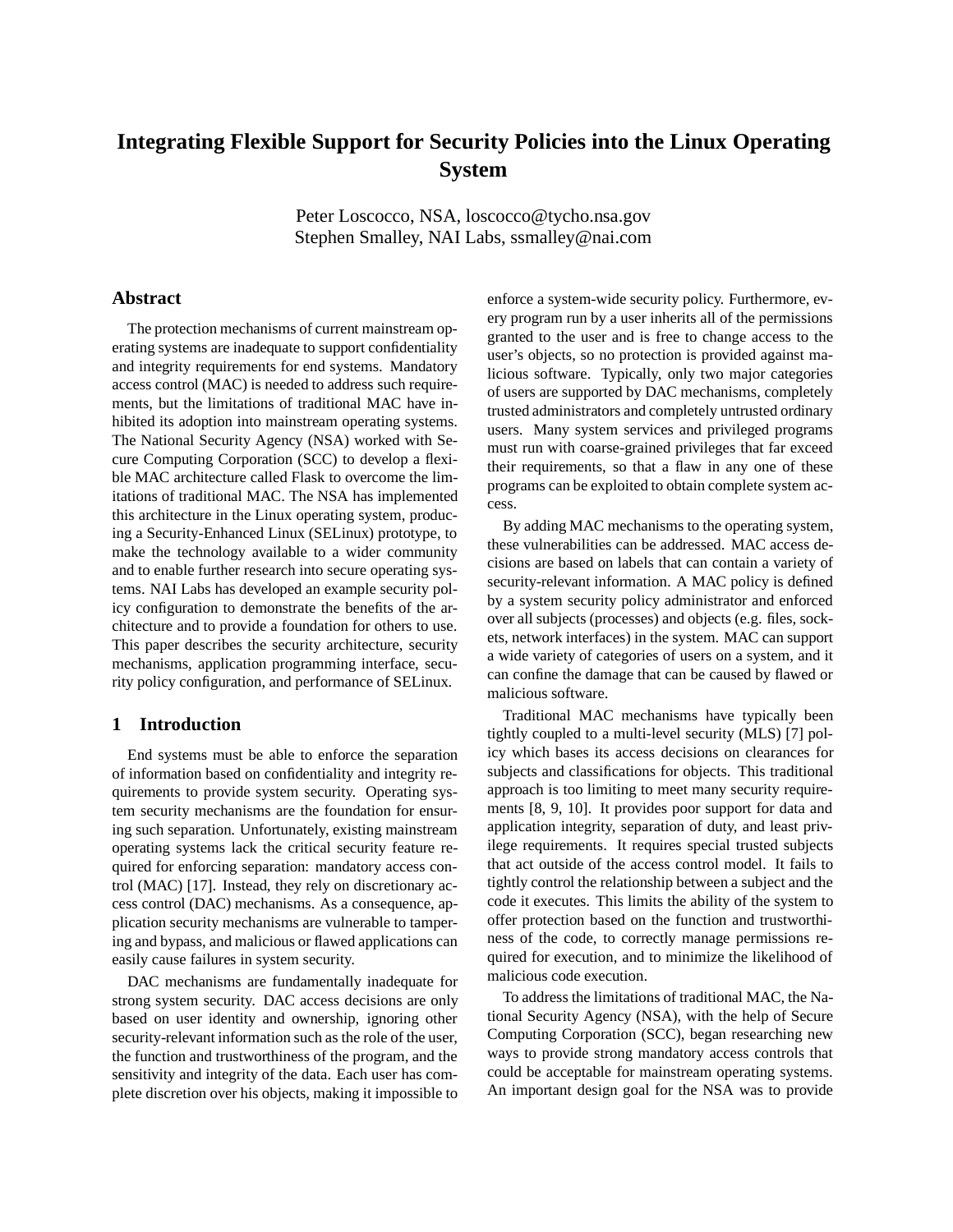flexible support for security policies, since no single MAC policy model is likely to satisfy everyone's security requirements. This goal was achieved by cleanly separating the security policy logic from the enforcement mechanism. Through the development of two Mach-based prototypes, DTMach [12] and DTOS [20], the NSA and SCC developed a strong, flexible security architecture. Although high assurance was not a goal of the research, formal methods were applied to the design to help validate the security properties of the architecture [23, 24]. Likewise, performance optimization was not a goal, but significant steps were taken in the architecture to minimize the performance overhead normally associated with MAC. NSA and SCC then worked with the University of Utah's Flux research group to transfer the architecture to the Fluke research operating system [25]. During the transfer, what has become the *Flask*  architecture was enhanced to provide better support for dynamic security policies.

The NSA created *Security-Enhanced Linux*, or *SELinux* for short, by integrating this enhanced architecture into the Linux operating system. It has been applied to the major subsystems of the Linux kernel, including the integration of mandatory access controls for operations on processes, files, and sockets. NAI Labs has since joined the effort and has implemented several additional kernel mandatory access controls, including controls for the *procfs* and *devpts* file systems. The MITRE Corporation and SCC have contributed to the development of some application security policies and have modified utility programs, but their contributions are not discussed further in this paper.

Using the flexibility of SELinux, it is possible to configure the system to support a wide variety of security policies. The system can support:

- � separation policies that can enforce legal restrictions on data, establish well-defined user roles, or restrict access to classified data,
- � containment policies useful for such things as restricting web server access to only authorized data and minimizing damage caused by viruses and other malicious code,
- � integrity policies that are capable of protecting unauthorized modifications to data and applications, and
- � invocation policies that can guarantee data is processed as required.

The flexibility of SELinux meets the goal of enabling many different models of security to be enforced with the same base system.

The NSA released the SELinux to make the technology available to a wider community and enable further research into secure operating systems. To help introduce the system in a more immediately useful form that helps demonstrate the added value of SELinux, NSA contracted NAI Labs to develop an example security policy configuration for the system designed to meet a number of common general-purpose security objectives. The example configuration greatly reduces the complexity of SELinux that would otherwise be present if building the policy specification from scratch were required. The example configuration released with the SELinux provides a customizable foundation with which a secure system can be built.

The remainder of this paper describes SELinux. It begins by providing an overview of the Flask architecture and its SELinux implementation in Section 2. The security mechanisms added to the system are then described in Section 3. The SELinux application programming interface (API) is discussed in Section 4. Section 5 describes the example security policy configuration created for the system. The performance overhead of the SELinux mechanisms is described in Section 6. Related work is discussed in Section 7.

# **2 Security Architecture**

This section provides an overview of the Flask architecture and the SELinux implementation of the architecture. The Flask architecture provides flexible support for mandatory access control policies. In a system with mandatory access controls, a security label is assigned to each subject and object. All accesses from a subject to an object or between two subjects must be authorized by the policy based on these labels. The Flask architecture cleanly separates the definition of the policy logic from the enforcement mechanism. The security policy logic is encapsulated within a separate component of the operating system with well-defined interfaces for obtaining security policy decisions. This separate component is referred to as the *security server* due to its origins as a user-space server running on a microkernel. In the SELinux implementation, the security server is merely a kernel subsystem.

Components in the system that enforce the security policy are referred to as *object managers* in the Flask architecture. Object managers are modified to obtain security policy decisions from the security server and to apply these decisions to label and control access to their objects. In the SELinux implementation, the other kernel subsystems (e.g. process management, filesystem, socket IPC, System V IPC) are object managers. Application object managers can also be supported, such as a windowing system or a database management system.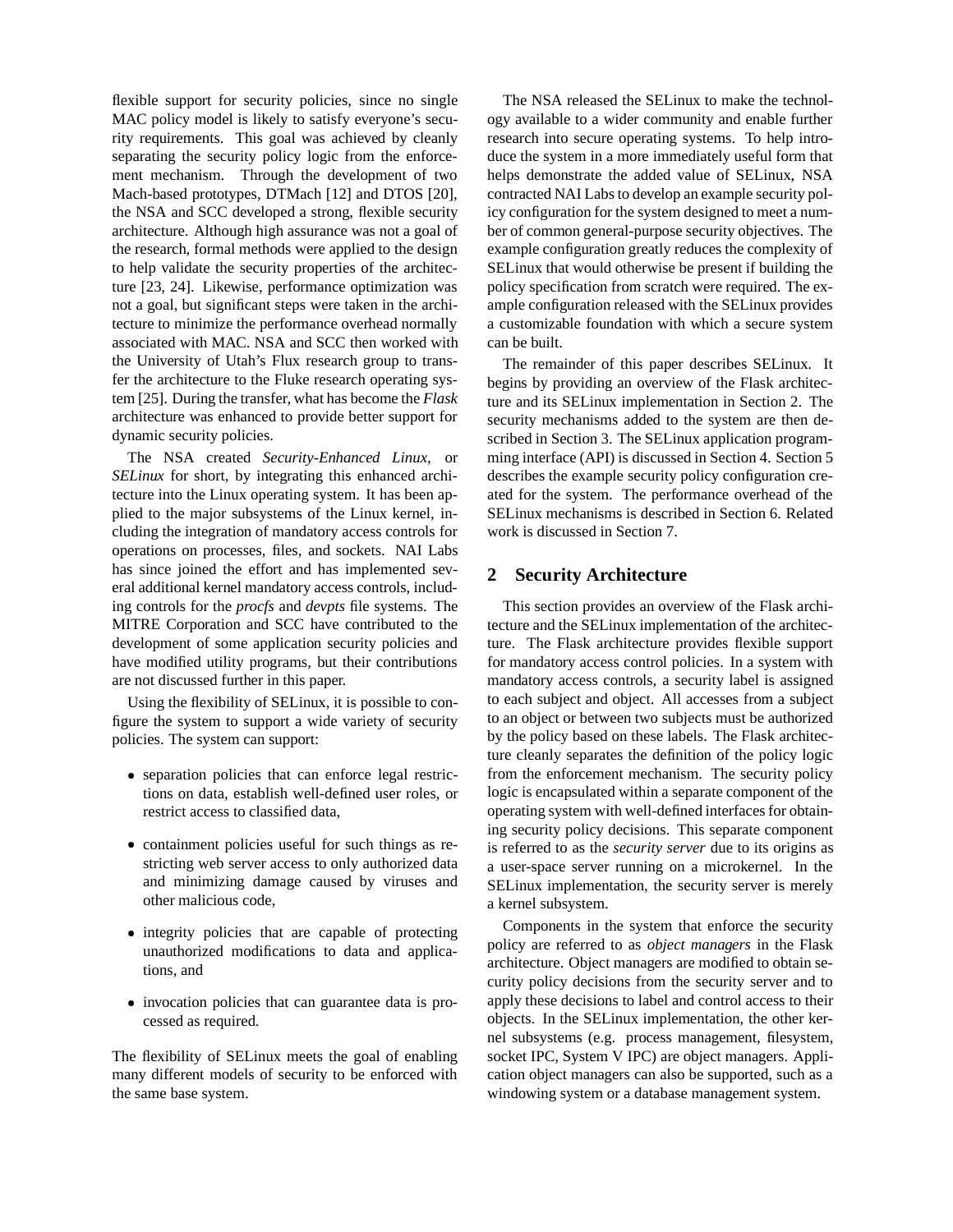The Flask architecture also provides an access vector cache (AVC) component that stores the access decision computations provided by the security server for subsequent use by the object managers. The AVC component also supports revocation of permissions, as described later in Section 2.4. An object manager may further reduce the cost of a permission check by storing references to the appropriate entry in the AVC with its objects. As a result, most permission checks can occur without even incurring the cost of an extra function call.

The remainder of this section further elaborates on the Flask architecture and its SELinux implementation. It begins by discussing how security labels are encapsulated in Flask. This section then discusses how Flask supports flexibility in labeling and access decisions. The ability of Flask to support policy changes is then described.

## **2.1 Encapsulation of Security Labels**

Since the content and format of security labels are dependent on the particular security policy, the Flask architecture defines two policy-independent data types for security labels: the security context and the security identifier. A security context is a variable-length string representation of the security label. Internally, the security server stores a security context as a structure using a private data type. A security identifier (SID or *security id t*) is an integer that is mapped by the security server to a security context. Flask object managers are responsible for binding security labels to their objects, so they bind SIDs to active kernel objects. The file system object manager must also maintain a persistent binding between files and security contexts. Since the object managers handle SIDs and security contexts opaquely, a change in the format or content of security labels does not require any changes to the object managers.

The Flask architecture merely specifies the interfaces provided by the security server to the object managers. The implementation of the security server, including any policy language it may support, are not specified by the architecture. The SELinux example security server defines a security policy that is a combination of Type Enforcement (TE) [8], role-based access control (RBAC) [11], and optionally multi-level security (MLS) [7]. The example configuration for the TE and RBAC policy components is described in Section 5. The SELinux example security server defines a security context as containing a user identity, a role, a type, and optionally a MLS level or range. Roles are only relevant for processes, so file security contexts have a generic *object r* role. The security server only provides SIDs for security contexts with legal combinations of user, role, type, and level or range. The individual attributes of the

```
int security_transition_sid(
        security_id_t ssid,
        security_id_t tsid,
        security_class_t tclass,
        security_id_t *out_sid);
ret = security_transition_sid(
        current->sid,
        dir->i_sid,
        SECCLASS_FILE,
        &sid);
```
Figure 1: Interface and example call to obtain a security label. The input parameters are the subject SID, the SID of a related object (e.g. the parent directory), and the class of the new object. The SID for the new object is returned as an output parameter.

security context are not manipulated by the object managers.

The user identity attribute in the security context is independent of the ordinary Linux user identity attributes. Modifications to the Linux login program and cron daemon are provided to set this new user identity attribute appropriately for login sessions and user cron jobs. By using a separate user identity attribute, the SELinux mandatory access controls remain completely orthogonal to the existing Linux access controls. SELinux can enforce rigorous controls over changes in its user identity attribute without affecting compatibility with existing applications.

#### **2.2 Flexibility in Labeling Decisions**

When a Flask object manager requires a label for a new object, it consults the security server to obtain a labeling decision based on the label of the creating subject, the label of a related object, and the class of the new object. For program execution, the Flask process manager obtains the label for the transformed process based on the current label of the process and the label of the program executable. For file creation, the Flask file system object manager obtains the label for the new file based on the label of the creating process, the label of the parent directory, and the kind of file being created. The security server may compute the new label based on these inputs and may also use other external information. Figure 1 shows the security server's *security transition sid*  interface for obtaining a label and an example call to this interface to obtain the label of a new file.

The SELinux example security server may be configured to automatically cause changes in the role or domain attributes of a process based on the role and domain of the process and the type of the program. By default, the role and domain of a process is not changed by program execution. The SELinux security server may also be configured to use specified types for new files based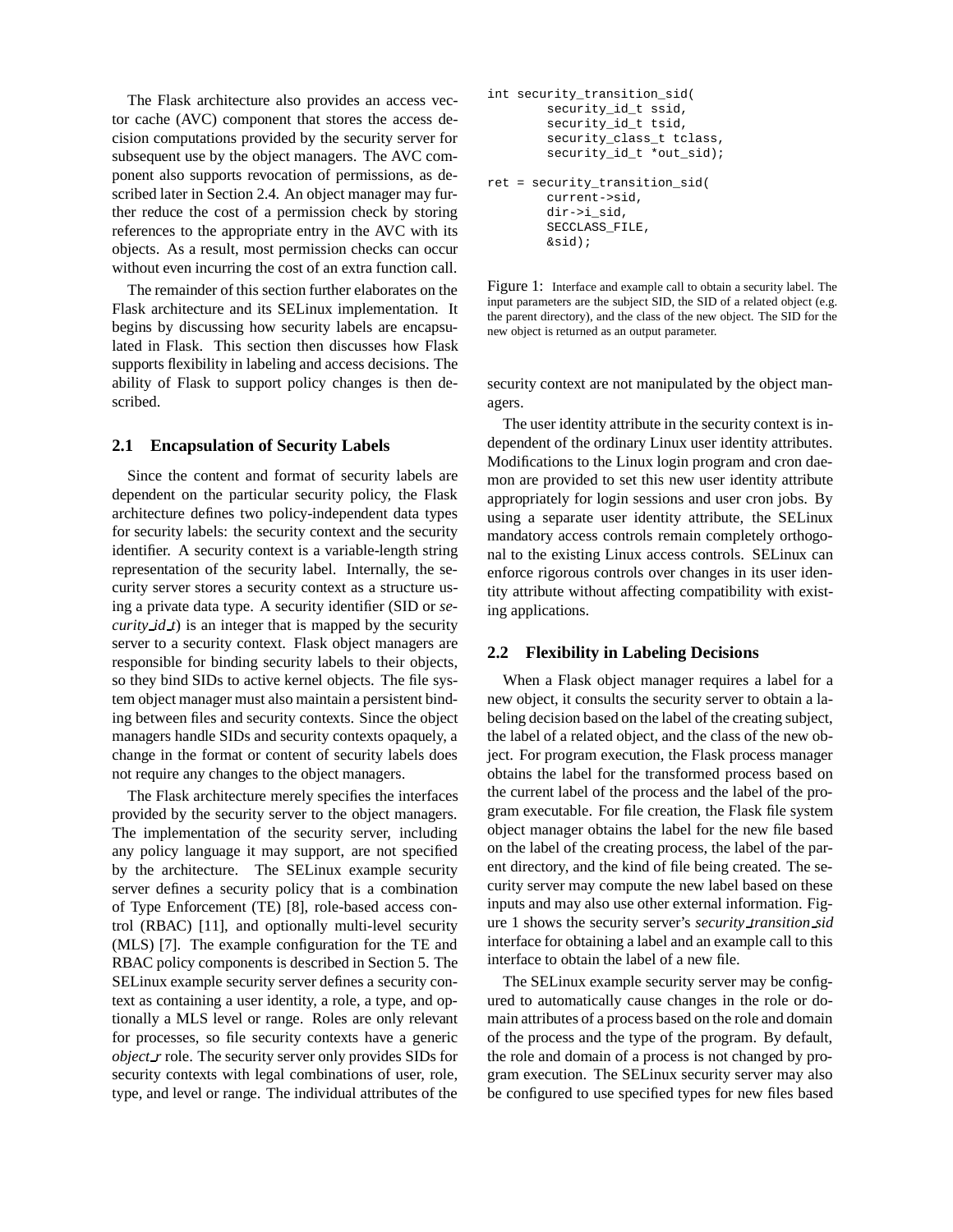```
int security_compute_av(

      security_id_t ssid,
       security_id_t tsid,
       security_class_t tclass,
       access_vector_t requested,
       access_vector_t *allowed,
       access_vector_t *decided,
       \_\_u32 *seqno);
```
Figure 2: Interface for obtaining access decisions from the security server. The input parameters are a pair of SIDs, the class of the object, and the set of requested permissions. The pair of SIDs may be subject-to-object, subject-to-subject, or even object-to-object. The granted permissions are returned as output parameters.

on the domain of the process, the type of the parent directory, and the kind of file. A new file inherits the same type as its parent directory by default. For objects where there is only one relevant SID, object managers typically do not consult the security server. Instead, they merely use this SID as the SID for the new object. Pipes, file descriptions, and sockets inherit the SID of the creating process, and output messages inherit the SID of the sending socket.

## **2.3 Flexibility in Access Decisions**

Object managers consult the AVC to check permissions based on a pair of labels and an object class, and the AVC obtains access decisions from the security server as needed. Figure 2 shows the security server's *security compute av* interface for obtaining access decisions. Figure 3 shows the AVC's *avc has perm ref* interface for checking permissions and an example call to this interface to check bind permission to a socket.

Each object class has a set of associated permissions. These permission sets are represented by a bitmap called an *access vector* (*access vector t*). Flask defines a distinct permission for each service, and when a service accesses multiple objects, Flask defines a separate permission to control access to each object. For example, when a file is unlinked, Flask checks *remove name* permission to the directory and *unlink* permission to the file.

The use of object classes in access requests allows distinct permission sets to be defined for each kind of object based on the particular services that are supported by the object. It also allows the security policy to make distinctions based on the kind of object, so that access to a device special file can be distinguished from access to a regular file and access to a raw IP socket can be distinguished from access to a UDP or TCP socket.

## **2.4 Support for Policy Changes**

The Flask AVC provides an interface to the security server for managing the cache as needed for policy changes. Sequence numbers are used to address the po-

```
extern inline

        int avc_has_perm_ref(
        security_id_t ssid,
        security_id_t tsid,
        security_class_t tclass,
        access_vector_t requested,
        avc_entry_ref_t *aeref);
ret = avc_has_perm_ref(
        current->sid,
        sk->sid, sk->sclass,
        SOCKET__BIND,
        &sk->avcr);
```
Figure 3: AVC interface and example call to check permissions. The input parameters are the same as for security compute av, except for the additional aeref parameter. On its first use, the aeref parameter is set to refer to the AVC entry used for the permission check, and on subsequent checks this reference is used to optimize the lookup. The reference is revalidated on each use to ensure its correctness.

tential interleaving of access decision computations and policy change notifications. When the AVC receives a policy change notification, it updates its own state and then invokes callback functions registered by the object managers to update any permissions retained in the state of the object managers. For example, permissions may be retained in the access rights in page tables or in the flags on an open file description. After updating the state of the object managers and the state of the AVC to conform to the policy change, the AVC notifies the security server that the transition to the new policy has been completed.

In SELinux, many permissions are revalidated on use, such as permissions for reading and writing files and permissions for communicating on an established connection. Consequently, policy changes for these permissions are automatically recognized and enforced without the need for object manager callbacks. Permissions can be efficiently revalidated by object managers using references to entries in the AVC. However, the revalidation of permissions on use is not adequate for revoking access to mapped file pages in the Linux page cache. The current SELinux implementation does invalidate the appropriate page cache entries when a file is relabeled, but a callback has not yet been defined to invalidate the appropriate page cache entries when a policy change notification is received.

The SELinux example security server provides an interface for changing the security policy configuration at runtime. The *security load policy* call may be used to read a new policy configuration from a file. After loading the new policy configuration, the security server updates its SID mapping, invalidating any SIDs that are no longer authorized, and resets the AVC. Subsequent permission checks on processes and objects with invalid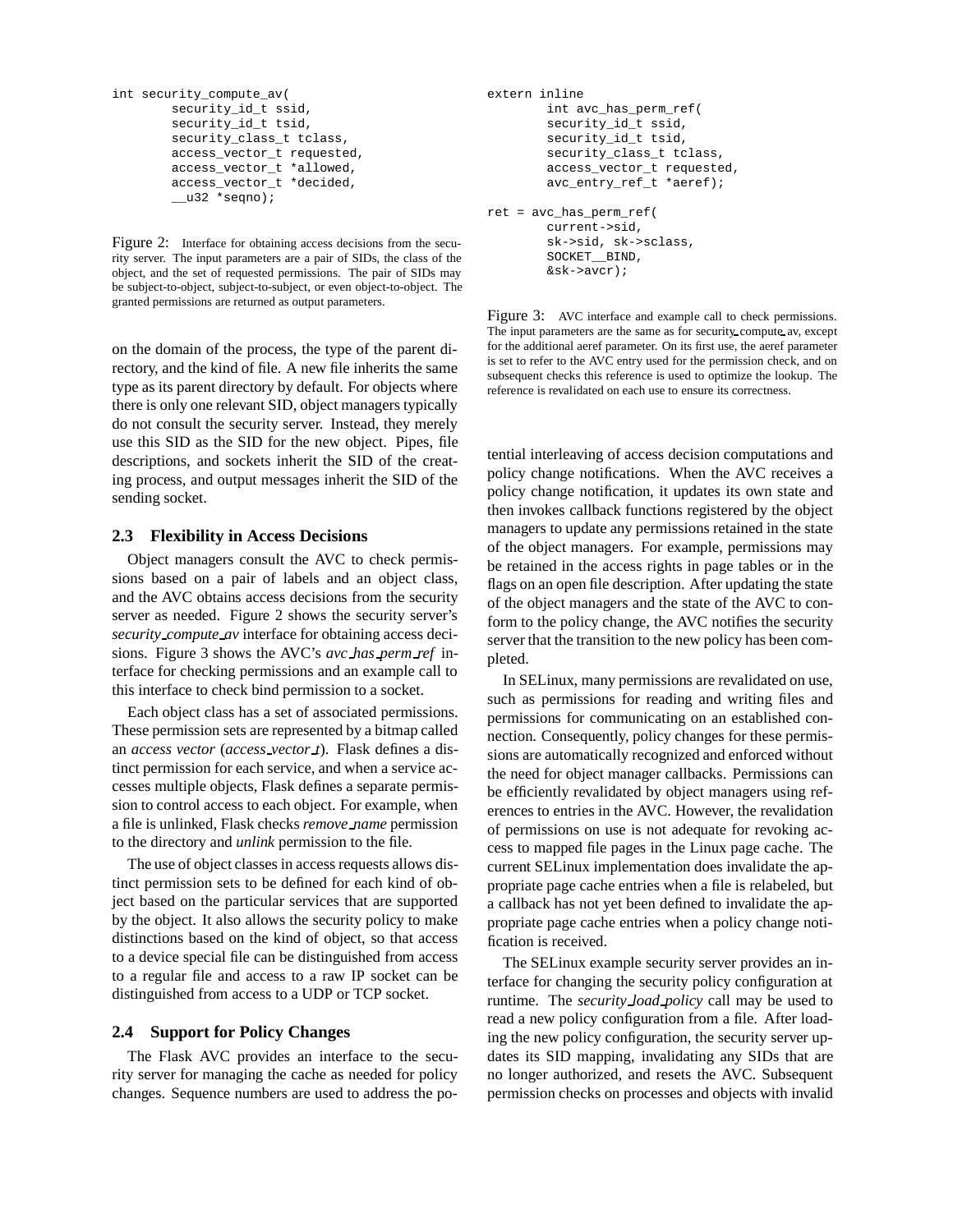| PERMISSION(S) | <b>DESCRIPTION</b> |
|---------------|--------------------|
| execute       | Execute            |
| transition    | Change label       |
| entrypoint    | Enter via program  |
| sigkill       | Signal             |
| sigstop       |                    |
| sigchld       |                    |
| signal        |                    |
| fork          | Fork               |
| ptrace        | Trace              |
| getsched      | Get schedule info  |
| setsched      | Set schedule info  |
| getsession    | Get session        |
| getpgid       | Get process group  |
| setpgid       | Set process group  |
| getcap        | Get capabilities   |
| setcap        | Set capabilities   |

Table 1: Permissions for the process object class.

SIDs always fail, preventing any further accesses by such processes and any further accesses to such objects. Support for automatically relabeling these processes and objects to a label that is accessible to administrators has not yet been implemented.

## **3 Security Mechanisms**

This section describes the security mechanisms defined by the Flask architecture and the SELinux implementation of these mechanisms. It begins with a discussion of the mandatory access controls for process management. Mandatory access controls for file system objects are then described. This section concludes with a discussion of socket mandatory access controls.

#### **3.1 Process Controls**

Table 1 shows the permissions defined for the process management component. The process *execute* permission is used to control the ability of a process to execute from a given executable image. This permission is checked between the label of the transformed process and the label of the executable on every program execution. It is also checked when an ELF or script interpreter is executed, and when a file is memory-mapped with execute access (i.e. a shared library). This process *execute*  permission is distinct from the file *execute* permission which is used to control the ability of a process to initiate the execution of a program.

The *transition* permission is used to control the ability of a process to transition from one security identifier (SID) to another. The *entrypoint* permission is used to control what programs may be used as the entry point for a given process SID. This permission is similar to the process *execute* permission, except that it is only checked when a process transitions to a new SID. Hence,

the security policy can distinguish between what programs may be used to initially enter a given process SID and the full set of programs that may be executed by that process SID.

This *entrypoint* permission is especially necessary in an environment with shared libraries, since most processes must be authorized to execute the system dynamic loader. Without separate control over entry point programs, any security label could be entered by executing the system dynamic loader. Separate entry point control is also necessary in order to support security label transitions on scripts, since the new security label must be authorized to execute the interpreter and the script.

Separate permissions for each signal could easily be defined, but until empirical evidence suggests this is necessary, this will not be done. Separate permissions were defined for the *SIGKILL* and *SIGSTOP* signals, *sigkill*, *sigstop* respectively, since these signals cannot be caught or ignored. A separate permission, *sigchld* was also defined to control the *SIGCHLD* signal because experience demonstrated that it was useful to control this signal separately. A single permission, *signal*, is used to control the remaining signals.

The *ptrace* permission is used to control the ability of a process to trace another process. The *getsched*, *setsched*, *getsession*, *getpgid*, *setpgid*, *getcap*, and *setcap* permissions are used to control the ability of a process to observe or modify the corresponding attributes of another process.

In addition to the permissions listed in this table, SELinux provides an equivalent permission for each Linux capability. This allows the security policy to control the use of capabilities based on the SID of the process. SELinux could also be extended to provide a finergrained replacement mechanism for capabilities. Such a mechanism was developed for one of SELinux's predecessors, the DTOS system [20]. This mechanism permitted privileges to be granted based on both the attributes of the process and the attributes of the relevant object, *e.g.* discretionary read override could be granted to a particular set of files. Since the mechanism obtained privilege decisions from the security server, management of privileges was centralized and verification that privileges were granted appropriately was straightforward.

## **3.2 File Controls**

Table 2 lists the permissions for controlling access to open file description objects. Since open file descriptions may be inherited across *execve* or transferred through UNIX socket IPC, SELinux labels and controls open file descriptions. An open file description is labeled with the SID of its creating process, since its state is usu-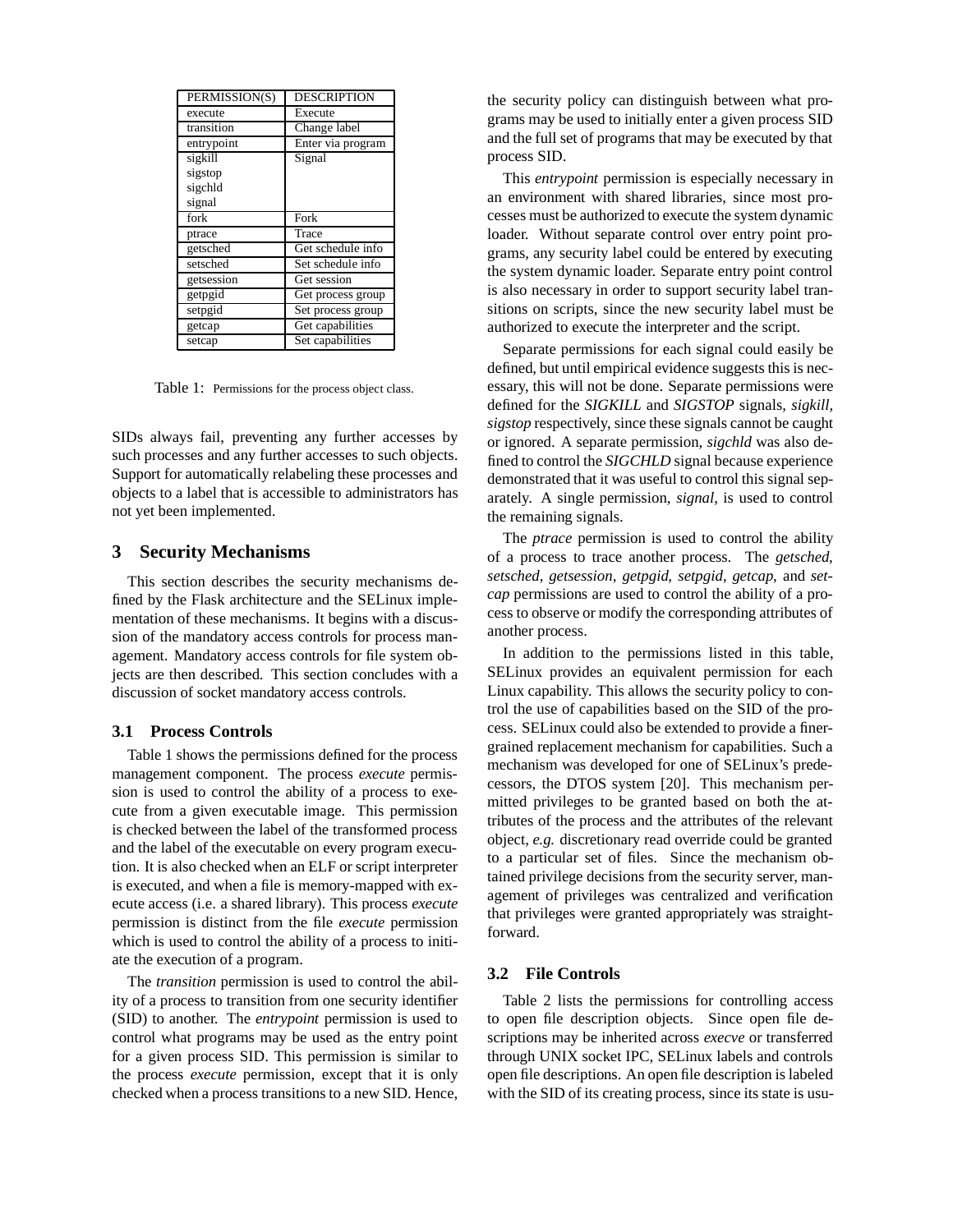| PERMISSION(S) | <b>DESCRIPTION</b>    |
|---------------|-----------------------|
| create        | Create                |
| getattr       | Get attributes        |
| setattr       | Set attributes        |
| inherit       | Inherit across execve |
| receive       | Receive via IPC       |

Table 2: Permissions for the open file description object class.

ally treated as part of the private state of the process. It is important to distinguish between the label of an open file description and the label of the file it references. A read operation on a file changes the file offset in the open file description, so it may be necessary to prevent a process from reading a file using an open file description received or inherited from another process even though the process is allowed to directly open and read the file.

Permissions for controlling access to file systems are shown in Table 3. SELinux labels file systems and controls services that manipulate file systems, including calls for mounting and unmounting file systems, the *statfs* call and the file creation calls. SELinux controls the mounting of file systems through several permission checks. It requires that the process have *mounton* permission to the mount point directory and *mount* permission to the file system. It also requires that the *mountassociate* permission be granted between the root directory of the file system and the mount point directory.

SELinux binds security labels to files and directories and controls access to them. It stores a persistent labeling table in each file system that specifies the security label for each file and directory in that file system. For efficient storage, SELinux assigns an integer value referred to as a *persistent SID* (PSID) to each security label used by an object in a file system. The persistent labeling table is partitioned into a mapping between each PSID and its security label and a mapping between each object and its PSID. Since the table is stored in each file system, file labels are preserved if the file system is mounted at a different location or if the file system is moved to a different system.

The mapping between each PSID and its security label is implemented using regular files in a fixed subdirectory of the root directory of each file system. This mapping is loaded into memory when the file system is mounted, and is updated both in memory and on the disk when a new security label is used for an object in the file system. The mapping between each object and its PSID is implemented by storing the PSID in an unused field of the on-disk inode. Since the PSID is available in the ondisk inode, no extra overhead is incurred either to obtain the PSID when a file is accessed or to set the PSID when a file is created. Additionally, since the mapping be-

| PERMISSION(S) | <b>DESCRIPTION</b> |
|---------------|--------------------|
| mount         | Mount              |
| remount       | Change options     |
| unmount       | Unmount            |
| getattr       | Get attributes     |
| relabelfrom   | Relabel            |
| relabelto     |                    |
| transition    |                    |
| associate     | Associate file     |

Table 3: Permissions for the file system object class.

tween each object and its PSID is inode-based, changes to the file system name space do not affect the mapping.

SELinux currently only implements file labeling for the *ext2* file system. However, only the binding between on-disk inodes and PSIDs is filesystem-specific, so support for other local file system types can be easily added. For NFS file systems, a single label is currently used for all files mounted from a given NFS server. A design has been developed to provide complete file labeling and controls for NFS filesystems, but this design has not yet been implemented. SELinux also implements file labeling for the special *procfs* and *devpts* file systems based on the labels of the associated process, but these special file system types do not require the use of persistent label mappings.

When an unlabeled file system is first mounted, a persistent labeling table is created for the file system, using a default label for all files obtained from the security server. Subsequently, existing files may be relabeled using new system calls. A program called setfiles is used to initially set file labels from a configuration file that specifies labels based on pathname regular expressions. This program and configuration file may also be used to reset file labels to a well-defined state. However, unless the configuration file is updated to reflect runtime changes in file labels, these changes will be lost when the program is executed. Runtime changes may occur as a result of new files being created, existing files being relabeled, or changes to the name space.

Table 4 shows the permissions defined for controlling access to files, and Table 5 shows the additional permissions defined for controlling access to directories. SELinux defines a separate permission for each file and directory service. For example, SELinux defines an *append* permission for files in addition to the *write* permission, and it defines separate *add name* and *remove name*  permissions for directories to support append-only files and directories. SELinux also defines a *reparent* permission for directories that controls whether the parent directory link can be changed by a *rename*.

SELinux provides control over each object affected by a file or directory service. For example, in addition to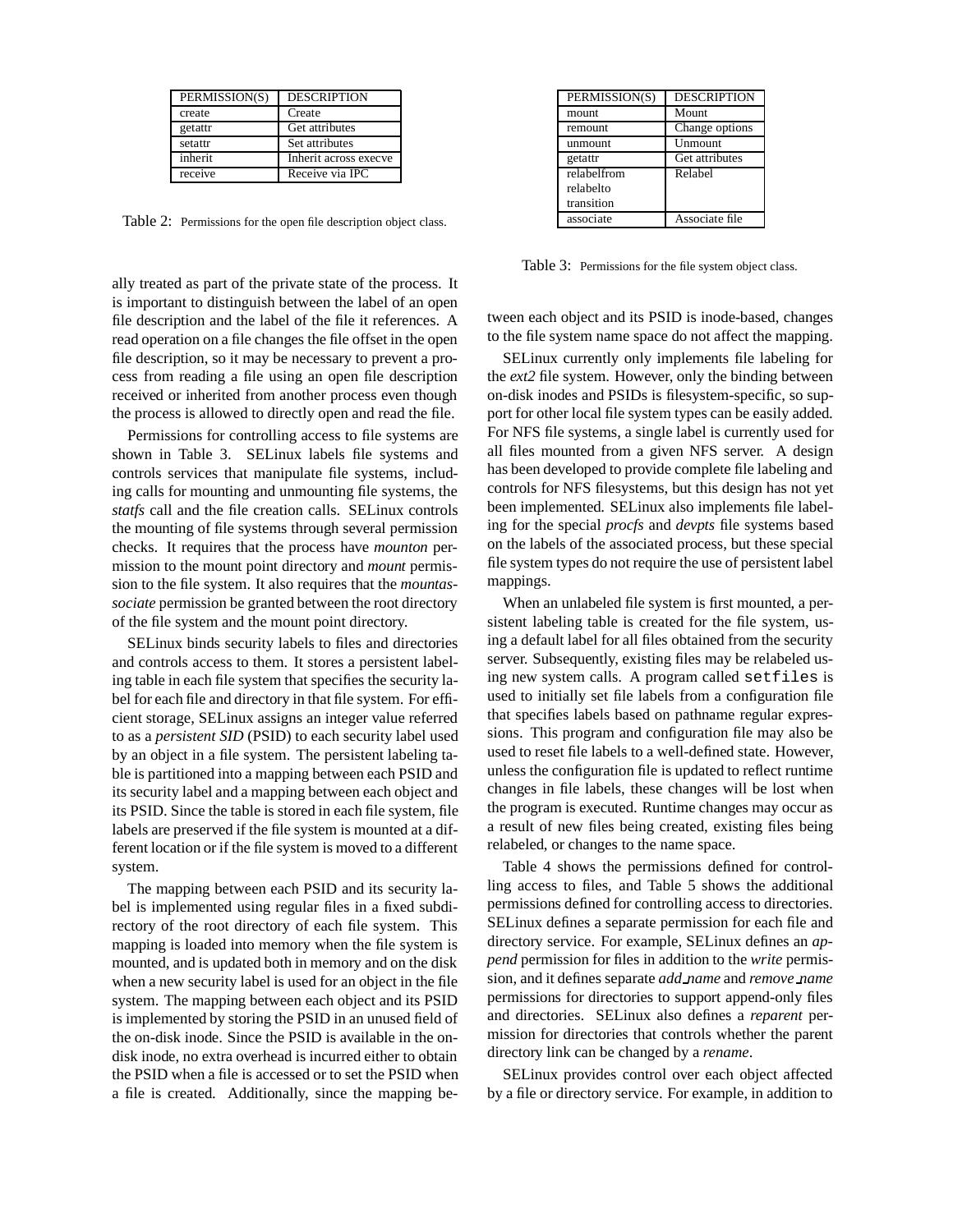| PERMISSION(S) | <b>DESCRIPTION</b>  |
|---------------|---------------------|
| read          | Read                |
| write         | Write or append     |
| append        | Append              |
| poll          | Poll/select         |
| ioctl         | IO control          |
| create        | Create              |
| execute       | Execute             |
| access        | Check accessibility |
| getattr       | Get attributes      |
| setattr       | Set attributes      |
| unlink        | Remove hard link    |
| link          | Create hard link    |
| rename        | Rename hard link    |
| lock          | Lock or unlock      |
| relabelfrom   | Relabel             |
| relabelto     |                     |
| transition    |                     |

Table 4: Permissions for the pipe and file object classes.

checking access to the parent directory, SELinux defines permissions for controlling access to the individual file itself for operations such as *stat*, *link*, *rename*, *unlink*, and *rmdir*.

#### **3.3 Socket Controls**

SELinux provides control over socket IPC through a set of layered controls over sockets, messages, nodes, and network interfaces. Currently, the SELinux prototype only provides labeling and controls for INET and UNIX domain sockets. At the socket layer, SELinux controls the ability of processes to perform operations on sockets. At the transport layer, SELinux controls the ability of sockets to communicate with other sockets. At the network layer, SELinux controls the ability to send and receive messages on network interfaces, and it controls the ability to send messages to nodes and to receive messages from nodes. SELinux also controls the ability of processes to configure network interfaces and to manipulate the kernel routing table.

Since sockets are accessed through file descriptions, the socket object classes inherit the permissions defined for controlling access to the file object classes. Only a subset of these permissions are meaningful for sockets. Table 6 shows additional permissions that are specifically defined for controlling access to the socket object classes. The connection-oriented service provided by stream sockets requires several additional permissions, as shown in Table 7. Permissions for network interfaces and nodes are shown in Table 8.

Sockets effectively serve as communication proxies for processes in the SELinux control model. Consequently, sockets are labeled with the label of the creating process by default. A process may create and use a socket with a different label to perform socket IPC with

| PERMISSION(S)  | <b>DESCRIPTION</b>      |
|----------------|-------------------------|
| add_name       | Add a name              |
| remove_name    | Remove a name           |
| reparent       | Change parent directory |
| search         | Search                  |
| rmdir          | Remove                  |
| mounton        | Use as mount point      |
| mountassociate |                         |

Table 5: Additional permissions for the directory object class.

| PERMISSION(S) | <b>DESCRIPTION</b>   |
|---------------|----------------------|
| bind          | Bind name            |
| name_bind     | Use port or file     |
| connect       | Initiate connection  |
| getopt        | Get socket options   |
| setopt        | Set socket options   |
| shutdown      | Shut down connection |
| recyfrom      | Receive from socket  |
| sendto        | Send to socket       |
| recv_msg      | Receive message      |
| send_msg      | Send message         |

Table 6: Additional permissions for the socket object classes.

| PERMISSION(S) | <b>DESCRIPTION</b>                   |
|---------------|--------------------------------------|
| listen        | Listen for connections               |
| accept        | Accept a connection                  |
| newconn       | Create new socket for connection     |
| connectto     | Connect to server socket             |
| acceptfrom    | Accept connection from client socket |

Table 7: Additional permissions for the TCP and Unix stream socket object classes.

| PERMISSION(S) | <b>DESCRIPTION</b>    |
|---------------|-----------------------|
| getattr       | Get attributes        |
| setattr       | Set attributes        |
| tcp_recv      | Receive TCP packet    |
| tcp_send      | Send TCP packet       |
| udp_recv      | Receive UDP packet    |
| udp_send      | Send UDP packet       |
| rawip_recv    | Receive Raw IP packet |
| rawip_send    | Send Raw IP packet    |

Table 8: Permissions for the network interface and node object classes.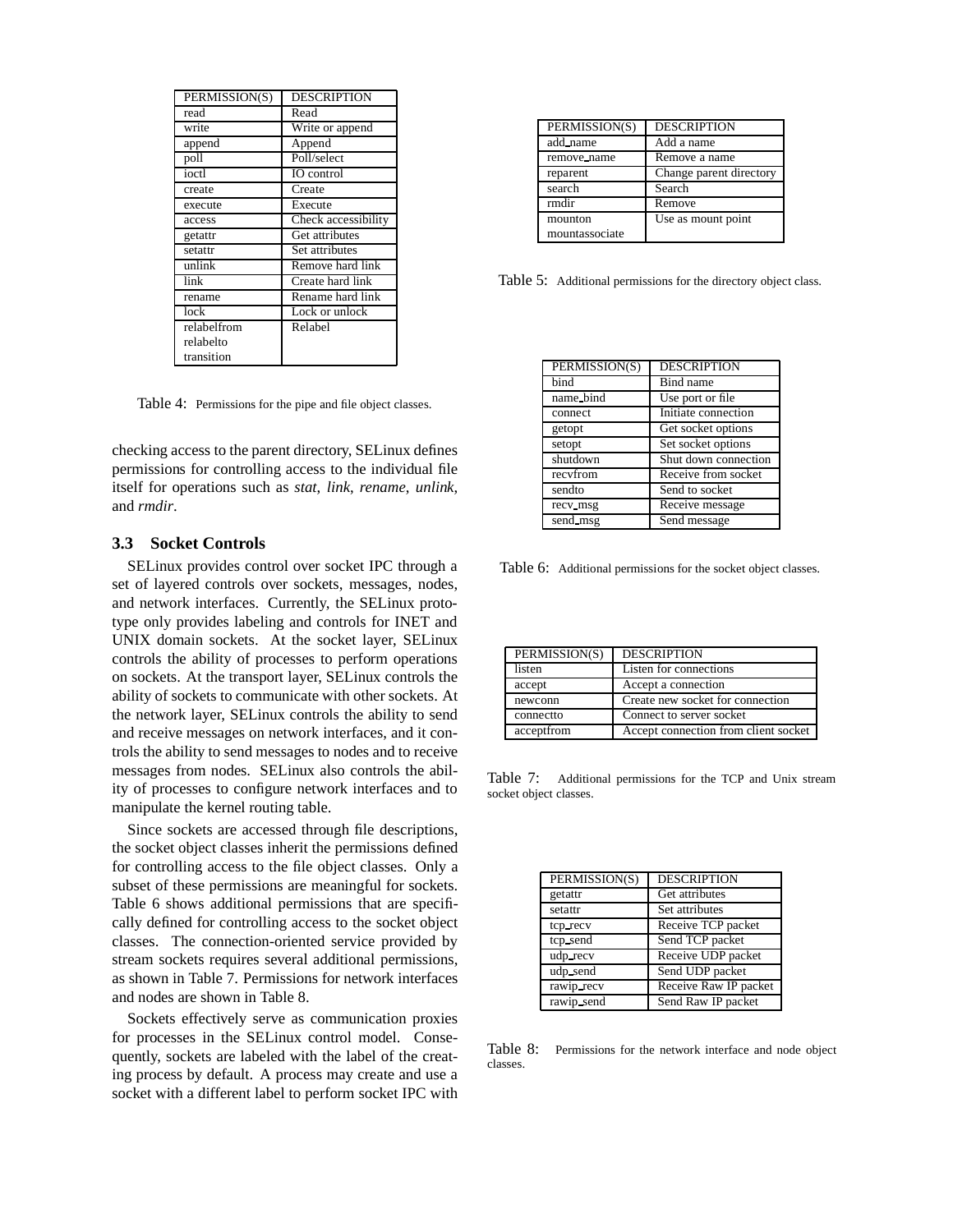a different source security label. A process may set up a listening socket so that server sockets created by connections are labeled with either a specified label or with the label of the connecting client socket to act as a server for multiple labels.

SELinux allows the security policy to distinguish between clients and servers for stream socket connections through the *connectto* and *acceptfrom* permissions. SELinux allows the security policy to base decisions on the kind of socket through the use of object classes, and it allows the security policy to base decisions on the message protocol through the per-protocol node and network interface permissions.

SELinux provides control over the association between INET domain sockets and port numbers and the association between UNIX domain sockets and files. Hence, the security policy can restrict the use of port numbers and pathnames for use by particular processes. SELinux also provides control over open file description transfer via UNIX domain sockets.

In SELinux, messages are associated with both the label of their sending socket and a separate message label. By default, this message label is the same as the sending socket label. A process may explicitly label individual messages if the underlying protocol supports message boundaries, i.e. datagram sockets. Messages sent on a stream socket all have the same label, which is the label of the stream socket.

Support for communicating message labels across the network has not yet been implemented in SELinux. The Fluke implementation of the Flask architecture used IPSEC/ISAKMP both to label and protect messages, storing the labeling information in the IPSEC security association. During an ISAKMP negotiation, the appropriate security contexts are sent across the network and the peer obtains SIDs for these security contexts and stores them in its IPSEC security association. When messages are subsequently received that use the IPSEC security association, the messages are validated and then labeled with the SIDs from the association. Similar support will be provided in SELinux using the FreeSWAN [14] IPSEC implementation. Integrating FreeSWAN with the SELinux network mandatory access controls is the next major phase for SELinux development.

## **4 Application Programming Interface**

Typically, the SELinux mandatory access controls operate transparently to applications and users. The labeling decisions of the Flask architecture provide appropriate default behaviors so that the existing Linux application programming interface (API) calls can be left unchanged. The mandatory access controls are only visible to applications and users upon access failures, in which case they return the normal Linux error codes (e.g. EACCES, EPERM, ECONNREFUSED, ECONNRE-SET) for such failures. In most cases, the potential for these same error conditions already existed with the ordinary Linux kernel, so most applications should handle these conditions. Only a few controls, such as the controls on individual *read* and *write* calls, can cause access failures where an access failure was not previously possible.

Although existing applications can be used unmodified, it is desirable to provide new API calls to allow modified and new applications to be developed that have some degree of awareness of the new security features. Each SELinux kernel subsystem provides a set of new API calls that extend existing API calls with additional parameters for SIDs. The process management subsystem provides calls to get the current and old SIDs of a process, and a call to execute a program with a specified SID. The filesystem subsystem provides calls to create files with particular SIDs, calls to obtain the SIDs of files and filesystems, and calls to change the SIDs of files and file systems. The socket IPC subsystem provides calls to create sockets and messages with particular SIDs, calls to obtain the SIDs of sockets and messages, and calls to specify the desired SID for peer sockets. The same set of controls used for the existing API calls are also applied to these extended API calls, with the only difference being the use of an application-provided SID rather than a default SID.

Applications that use these new calls need to be able to convert between SIDs and security contexts. Furthermore, it is desirable to allow applications to obtain security policy decisions from the security server so that security policies can be defined that control access to application abstractions. For example, a windowing system might be enhanced to provide labeling and separation of windows, with controlled cut-and-paste between windows, or a database system might be enhanced to provide labeling and separation of individual database records maintained in a single file. Such application policy enforcers would still be controlled by the kernel mandatory access controls but could further refine the granularity of protection provided by the kernel. To support such applications, the security server provides a set of new API calls that export its services for converting between SIDs and contexts and obtaining security policy decisions. A set of controls is defined for these new API calls to ensure that the policy can control the ability to use them. An application access vector cache library could easily be created based on the SELinux kernel access vector cache implementation to provide security decision caching for applications.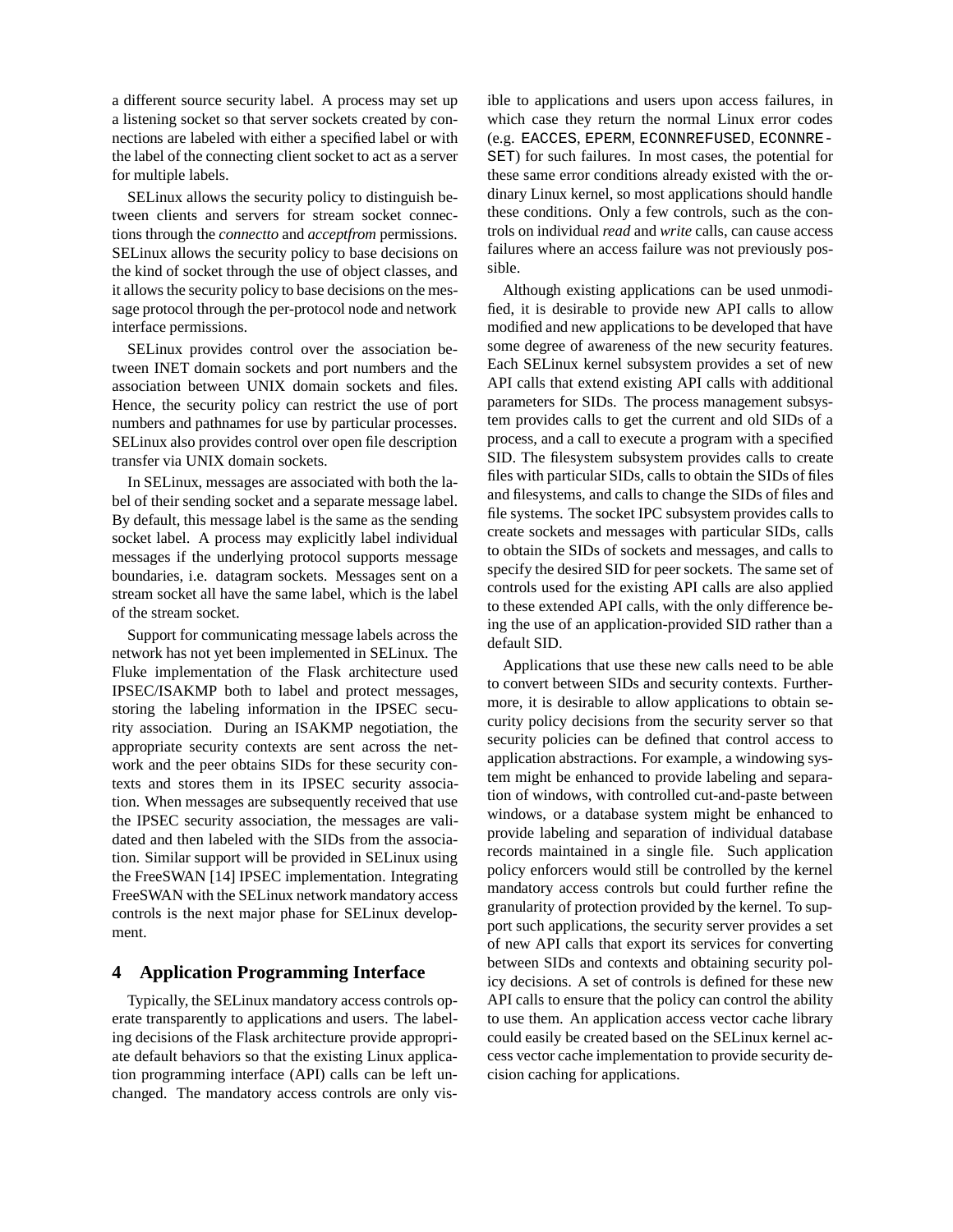## **5 Security Policy Configuration**

This section describes the example security policy configuration that has been developed for the Security-Enhanced Linux. At a high level, the goals of the example security policy configuration are to demonstrate the flexibility and security of the mandatory access controls and to provide a simple working system with minimal modifications to applications. The example security policy configuration consists of a combination of Role-Based Access Control (RBAC) [11] and Type Enforcement [8]. The configuration draws from the Domain and Type Enforcement (DTE) configuration described in [26], although it uses a different configuration language described in [16].

The example security policy configuration defines a set of Type Enforcement domains and types. Each process has an associated domain, and each object has an associated type. The policy configuration specifies the allowable accesses by domains to types and the allowable interactions among domains. It specifies what program types can be used to enter each domain and the allowable transitions between domains. It also specifies automatic transitions between domains when certain program types are executed. These transitions ensure that system processes and certain programs are placed into their own separate domains automatically.

The configuration also defines a set of roles. Each process has an associated role. All system processes run in the *system r* role. Two roles are currently defined for users, *user r* for ordinary users and *sysadm r* for system administrators. These user roles are initially set by the login program and can be changed by a newrole program similar to the su program.

The policy configuration specifies the set of domains that can be entered by each role. Each user role has an associated initial login domain, the *user t* domain for the *user r* role and the *sysadm t* domain for the *sysadm r* role. This initial login domain is associated with the user's initial login shell. As the user executes programs, transitions to other domains may automatically occur to support changes in privilege. Often, these other domains are derived from the user's initial login domain. For example, the *user t* domain transitions to the *user netscape t* domain and the *sysadm t* domain transitions to the *sysadm netscape t* domain when the netscape program is executed to restrict the browser to a subset of the user's permissions.

Figure 4 shows a portion of the policy configuration that allows the administrator domain (*sysadm t*) to run the insmod program to insert kernel modules. The insmod program is labeled with the *insmod exec t* type and runs in the *insmod t* domain. The first rule allows the *sysadm t* domain to run the insmod program. The sec-

```
allow sysadm_t insmod_exec_t:file x_file_perms;
allow sysadm_t insmod_t:process transition;
allow insmod_t insmod_exec_t:process { entrypoint execute };
allow insmod_t sysadm_t:fd inherit_fd_perms;
allow insmod_t self:capability sys_module;
allow insmod_t sysadm_t:process sigchld;
```
Figure 4: Configuration for running insmod.

ond rule allows the *sysadm t* domain to transition to the *insmod t* domain. The third rule allows the *insmod t* domain to be entered by the insmod program and to execute code from this program. The fourth rule allows the *insmod t* domain to inherit and use file descriptors from the *sysadm t* domain. The fifth rule allows the *insmod t* domain to use the CAP SYS MODULE capability. The last rule allows the *insmod t* domain to send the SIGCHLD signal to *sysadm\_t* when it exits.

From this small portion of the policy configuration, it is clear that the flexibility of the mandatory access controls also yields a corresponding increase in the complexity of managing the security policy. Creating and maintaining a configuration to meet a set of security requirements and verifying that the configuration is consistent with those requirements can be a challenging task. In order for SELinux to be widely deployed and used, a collection of base policy configurations must be developed to meet common sets of security requirements to allow its use by end users with no security expertise. Furthermore, higher-level configuration languages and policy analysis tools are needed to address these challenges.

The security policy configuration controls various forms of raw access to data. The policy configuration defines distinct types for kernel memory devices, disk devices, and /proc/kcore. It defines separate domains for processes that require access to these types, such as *klogd t* and *fsadm t*.

The configuration protects the integrity of the kernel. The policy configuration defines distinct types for the boot files, module object files, module utilities, module configuration files and *sysctl* parameters, and it defines separate domains for processes that require write access to these files. As illustrated by the example in Figure 4, the configuration defines separate domains for the module utilities, and it restricts the use of the module capability to these domains. It only allows a small set of privileged domains to transition to the module utility domains.

The integrity of system software, system configuration information and system logs is protected by the configuration. The policy configuration defines distinct types for system libraries and binaries to control access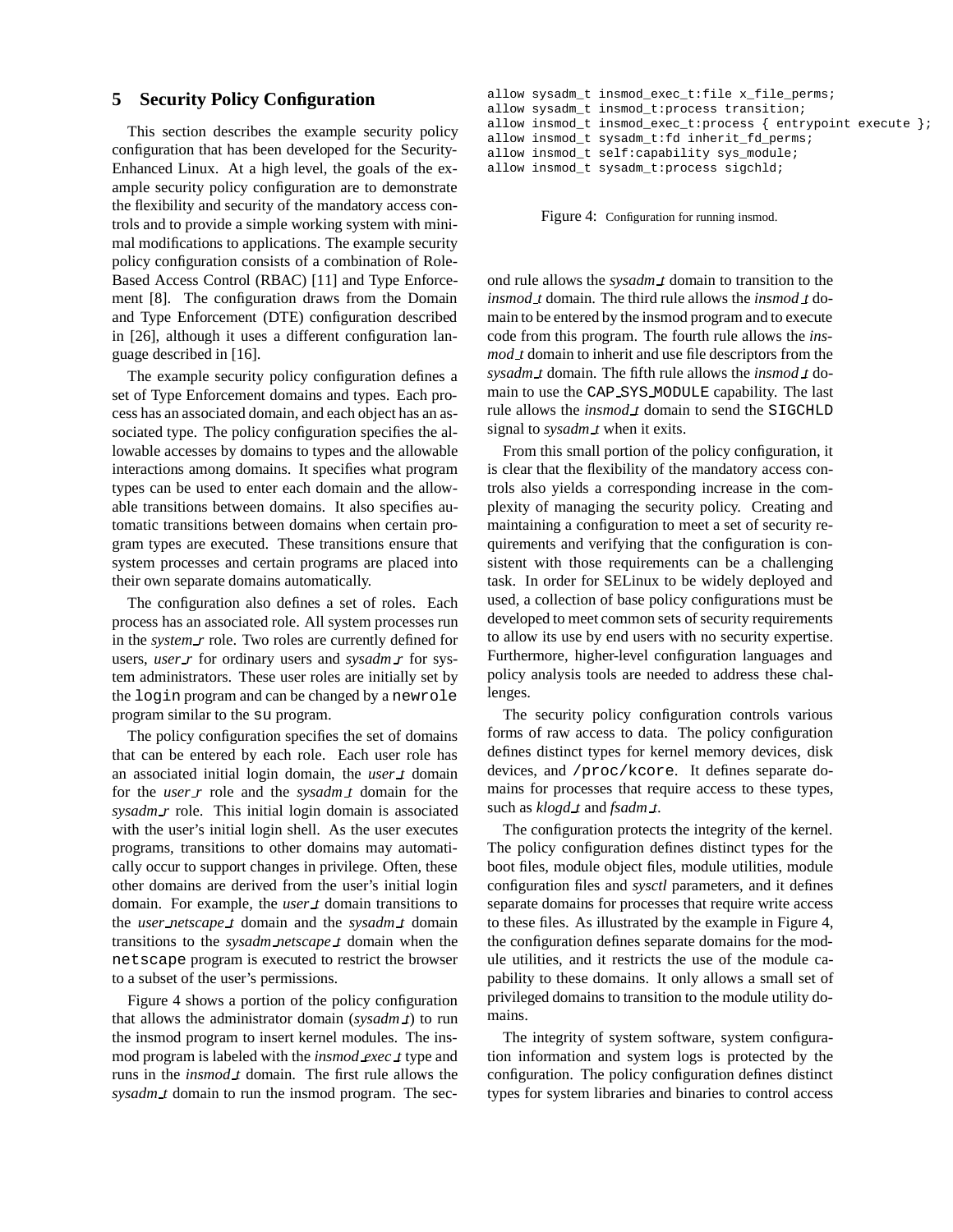to these files. It only allows administrators to modify system software. It defines separate types for system configuration files and system logs and defines separate domains for programs that require write access.

The configuration confines the potential damage that can be caused through the exploitation of a flaw in a process that requires privileges, whether a system process or privilege-enhancing (setuid or setgid) program. The policy configuration places these privileged system processes and programs into separate domains, with each domain limited to only those permissions it requires. Separate types for objects are defined in the policy configuration as needed to support least privilege for these domains.

Privileged processes are protected from executing malicious code. The policy configuration defines an executable type for the program executed by each privileged process and only allows transitions to the privileged domain by executing that type. When possible, it limits privileged process domains to executing the initial program for the domain, the system dynamic linker, and the system shared libraries. The administrator domain is allowed to execute programs created by administrators as well as system software, but not programs created by ordinary users or system processes.

The configuration ensures that the administrator role and domain cannot be entered without user authentication. The policy configuration only allows transitions to the administrator role and domain by the login program, which requires the user to authenticate before starting a shell with the administrator role and domain. It prevents transitions to the administrator role and domain by remote logins to prevent unauthenticated remote logins via .rhosts files. A newrole program was added to permit authorized users to enter the administrator role and domain during a remote login session, and this program re-authenticates the user. To provide confidentiality of secret authentication information, the policy configuration labels the shadow password file with its own type and restricts the ability to read this type to authorized programs such as login and su.

Ordinary user processes are prevented from interfering with system processes or administrator processes. The policy configuration only allows certain system processes and administrators to access the *procfs* entries of processes in other domains. It controls the use of *ptrace*  on other processes, and it controls signal delivery between domains. It defines separate types for the home directories of ordinary users and the home directories of administrators. It ensures that files created in shared directories such as /tmp are separately typed based on the creating domain. It defines separate types for terminals based on the owner's domain.

The configuration protects users and administrators from the exploitation of flaws in the netscape browser by malicious mobile code. The policy configuration places the browser into a separate domain and limits its permissions. It defines a type that users can use to restrict read access by the browser to local files, and it defines a type that users can use to grant write access to local files.

## **6 Performance**

This section discusses the impact of the SELinux security mechanisms on the performance of the the Linux kernel. The set of benchmarks used was influenced by the *Linux Benchmarking HOWTO* [6]. Microbenchmark tests were performed to determine the performance overhead due to the SELinux changes for various low-level system operations. Macrobenchmark tests were performed to determine the impact of the SELinux changes on the performance of typical workloads.

Each test was performed with two different kernel configurations. The *base* kernel configuration corresponds to an unmodified Linux 2.4.2 kernel. This configuration was measured to provide the performance baseline for each benchmark. The *selinux* configuration corresponds to an enforcing Security-Enhanced Linux 2.4.2 kernel. The performance measurements of the *selinux* configuration can be compared against the baseline to determine the overhead imposed by the SELinux security mechanisms.

#### **6.1 Microbenchmarks**

The microbenchmark tests were drawn from the UnixBench 4.1.0 benchmark [21] and the lmbench 2 benchmark [18] suites. These microbenchmark tests were used to determine the performance overhead of the SELinux changes for various process, file, and socket low-level operations. These benchmarks were executed on a 333MHz Pentium II with 128M RAM. The lmbench network tests ran server programs on a 166MHz Pentium with 64MB RAM. Both the client and server machines ran the same kernel for the lmbench network benchmarks so that the results show the total cost of the SELinux overhead on both systems.

**6.1.1 UnixBench** The results for the UnixBench system microbenchmarks are shown in Table 9. The file copy benchmark measures the rate at which data can be transferred from one file to another, using various buffer sizes. For small buffer sizes, the system call overhead dominates the time to copy the file. The SELinux overhead consists of revalidating permissions for each read and write for the file copy. As the buffer size increases, the time to copy the file becomes dominated by the unaf-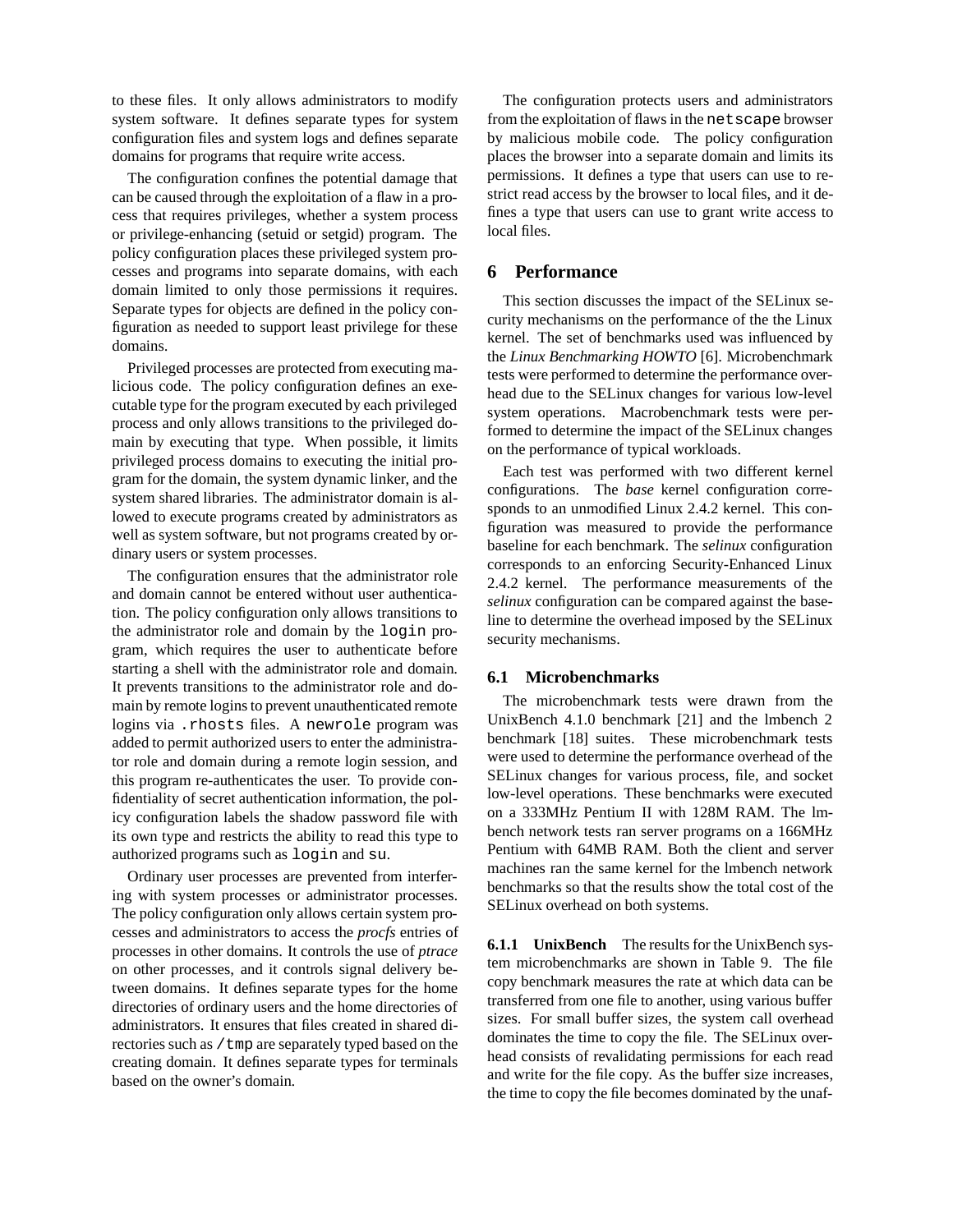| Microbenchmark    | Base | <b>SEL</b> inux | Overhead |
|-------------------|------|-----------------|----------|
| file copy 4KB     | 49.5 | 48.6            | 2%       |
| file copy 1KB     | 40.4 | 38.6            | 5%       |
| file copy 256B    | 23.0 | 21.0            | 10%      |
| pipe              | 6.17 | 7.17            | 16%      |
| pipe switching    | 12.7 | 15.0            | 18%      |
| process creation  | 485  | 494             | 2%       |
| execl             | 2480 | 2610            | 5%       |
| shell scripts (8) | 659  | 684             | 4%       |

Table 9: UnixBench system microbenchmarks. File copy throughput is in megabytes per second. The other UnixBench microbenchmarks are in microseconds per loop iteration (or milliseconds for the shell scripts benchmark). These results were converted into units that can be more easily compared with the lmbench results.

fected memory copying costs, so the SELinux overhead becomes negligible.

The pipe benchmark measures the number of times a process can write 512 bytes to a pipe and read them back per second. The pipe switching benchmark measures the number of times two processes can exchange an increasing integer through a pipe. The SELinux overhead consists of revalidating permissions for each read and write on the pipe.

The process creation test measures the number of times a process can fork and reap a child that immediately exits. The SELinux overhead consists of performing a permission check on each fork and wait operation. The execl benchmark measures the number of execl calls that can be performed per second. The SELinux overhead consists of computing the label for the transformed process and performing permission checks for searching the path, executing the program, and inheriting open file descriptions.

The shell scripts test measures the number of times per minute a process can start and reap a set of 8 concurrent copies of a shell script, where the shell script applies a series of transformations to a data file. The SELinux overhead consists of computing the label for processes for each program execution, computing the label for new files created by the scripts, and performing permission checks for the various process and file operations.

**6.1.2 lmbench** The results for the lmbench microbenchmarks are shown in Table 10. The null I/O benchmark measures the average of the times for a one-byte read from */dev/zero* and a one-byte write to */dev/null*. The SELinux overhead consists of revalidating permissions on each read and write.

The stat benchmarks measures the time to invoke the *stat* system call on a temporary file. The SELinux overhead consists of performing permission checks for searching the path and obtaining the file attributes. The open/close test measures the time to open a temporary

| Microbenchmark | Base | SELinux | Overhead |
|----------------|------|---------|----------|
| null I/O       | 1.45 | 1.93    | 33%      |
| stat           | 8.06 | 10.3    | 28%      |
| open/close     | 11.0 | 14.0    | 27%      |
| 0KB create     | 22.0 | 26.0    | 18%      |
| 0KB delete     | 1.72 | 1.90    | 10%      |
| fork           | 499  | 505     | 1%       |
| execve         | 2730 | 2820    | 3%       |
| sh             | 10K  | 11K     | 10%      |
| pipe           | 12.5 | 14.0    | 12%      |
| <b>AF_UNIX</b> | 20.6 | 24.6    | 19%      |
| UDP            | 310  | 356     | 15%      |
| <b>RPC/UDP</b> | 441  | 519     | 18%      |
| <b>TCP</b>     | 389  | 425     | 9%       |
| <b>RPC/TCP</b> | 667  | 726     | 9%       |
| TCP connect    | 675  | 738     | 9%       |

Table 10: lmbench microbenchmarks. Measurements are in microseconds. Measurements below the bar represent round-trip latency for various forms of IPC.

file for reading and immediately close it. The SELinux overhead consists of performing permission checks for searching the path and opening the file with read access.

The 0K create and 0k delete benchmarks measure the time required to create and delete a zero-length file. For the 0K create, the SELinux overhead consists of computing the label for the new file and performing permission checks for searching the path, modifying the directory, and creating the file. The SELinux overhead for the 0K delete consists of performing permission checks for searching the path, modifying the directory, and unlinking the file.

The fork, execve, and sh benchmarks measure three increasingly expensive forms of process creation: fork and exit, fork and execve, and fork and execlp of the shell with the new program as a command to the shell. For the fork benchmark, the SELinux overhead consists of permission checks on fork and wait, as with the UnixBench process creation benchmark. For the execve benchmark, the SELinux overhead consists of the fork overhead plus the label computation and permission checks associated with program execution, as with the UnixBench execl benchmark. For the sh benchmark, this overhead is further increased by the additional layer of process creation, program execution, and path searching by the shell.

The remaining lmbench tests measure round-trip latency in microseconds for various forms of interprocess communication between a pair of processes. The lmbench bandwidth benchmark results are omitted since they did not show any significant difference between the *base* and *selinux* configurations, as expected.

The SELinux overhead on the pipe benchmark consists of revalidating permissions on each read and write, as with the UnixBench pipe switching benchmark. For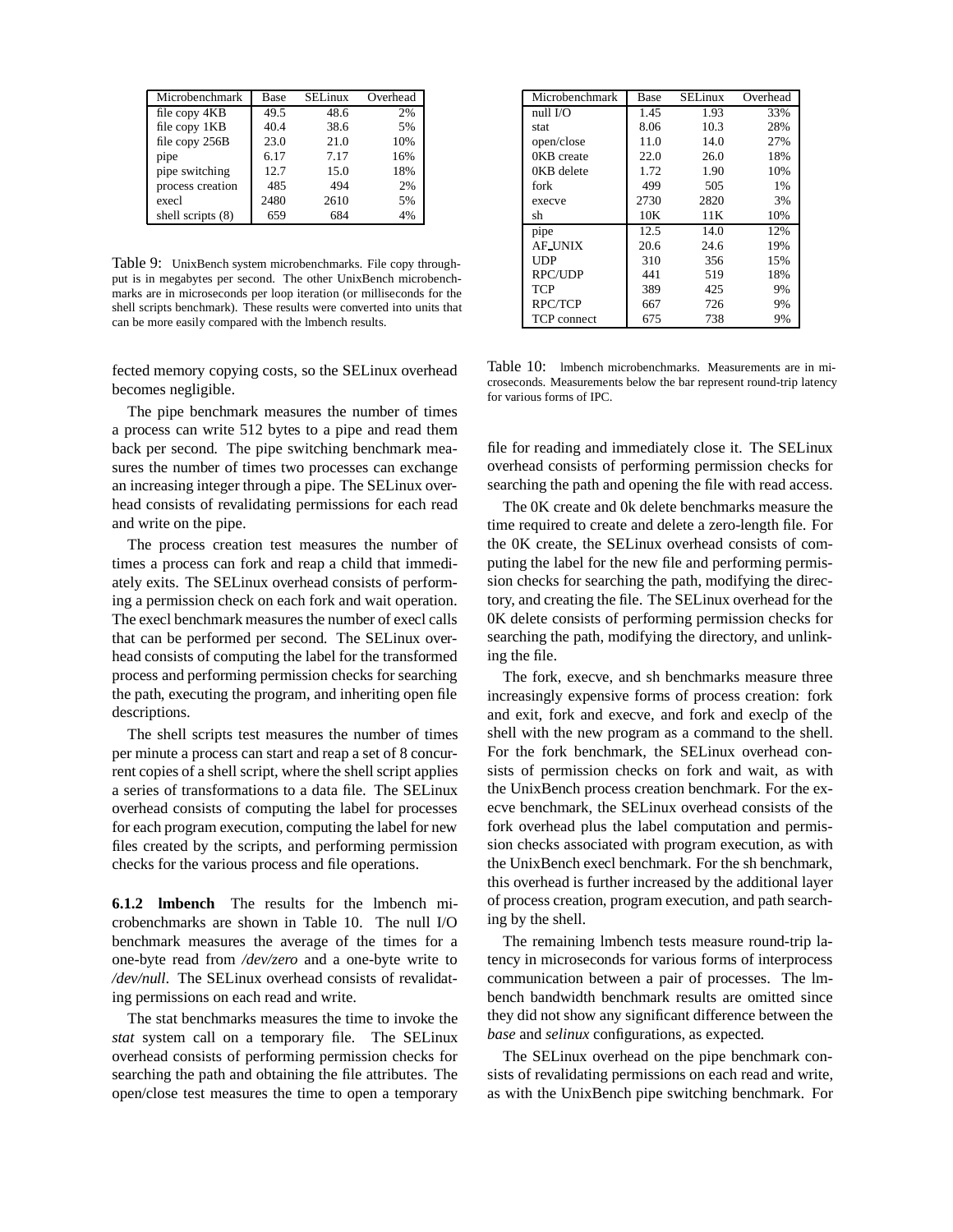the AF UNIX benchmark, the SELinux overhead consists of checking permission to each socket and revalidating the permissions for the connection between the sockets on each send and receive. For each of the networking benchmarks, the SELinux overhead includes checking permission to each socket, host, and network interface for each packet. The overhead for the UDP and RPC/UDP benchmarks also includes checking permission between the socket pair on each send and receive. For the TCP and RPC/TCP benchmarks, SELinux revalidates the permissions granted during connection establishment between the socket pair on each send and receive. The SELinux overhead for the TCP connection benchmark includes the permission checks between the socket pair for the connection on connect and accept.

**6.1.3 Conclusion** Although the percentage overhead for some of the microbenchmark results is large, the real difference in absolute times is typically quite small and becomes insignificant for macro operations, as shown by the results in Section 6.2. Furthermore, these results must be viewed as an upper bound on the performance overhead, since neither the AVC nor the security server implementation have been optimized. Other known areas where the performance could be improved include making better use of AVC entry references and improving the AVC locking scheme.

#### **6.2 Macrobenchmarks**

The first macrobenchmark consisted of compiling the Linux 2.4.2 kernel sources, since this involves significant file system activity and is representative of a workload experienced commonly by Linux users. The second macrobenchmark was the WebStone 2.5 benchmark for web servers [19], which is representative of a typical workload for a web server.

For the kernel compilation macrobenchmark, the time to execute "make" was measured. The 2.4.2 kernel sources were configured with the default options, and a "make dep" was done prior to the testing. Three kernel compilations were performed, each immediately after a reboot into single-user mode, and the results were averaged. This benchmark was executed on a 333MHz Pentium II with 128M RAM.

For the WebStone macrobenchmark, one hundred 10 minute trials were run with 32 web clients requesting the standard WebStone file set. A Sun Ultra 5 running SunOS 5.6 with 128M RAM was used as the test controller and client machine. This machine was directly connected using a 10Mbit Ethernet crossover cable to a 133MHz Pentium with 64M RAM running the Apache web server provided with RedHat 6.1.

Table 11 displays the results of the macrobenchmarks.

|            | Base  | SELinux | Overhead |
|------------|-------|---------|----------|
| elapsed    | 11:14 | 11:15   | 0%       |
| system     | 00:49 | 00:51   | 4%       |
| latency    | 0.56  | 0.56    | 0%       |
| throughput | 8.29  | 8.28    | 0%       |

Table 11: Macrobenchmark results. The elapsed and system times for a "time make" on the Linux 2.4.2 kernel sources are shown in minutes and seconds. The latency in seconds and throughput in MBits per second are shown for the WebStone benchmark.

There was no significant change in the total elapsed time, and there was only a 4% increase in the system time for a kernel compilation. There was no significant change in either the latency or the throughput measurements for WebStone. At the macro level, there appears to be little noticeable difference.

# **7 Related Work**

The project that is most similar to SELinux is the Rule Set Based Access Control (RSBAC) [22] for Linux project. RSBAC is based on the Generalized Framework for Access Control (GFAC) [4]. Like the Flask architecture, the GFAC separates policy from enforcement and can support a variety of security policies. RSBAC provides a Role Compatibility policy module that is very similar to the SELinux Type Enforcement policy module.

However, RSBAC also differs from SELinux in a number of ways. The GFAC does not specifically address the issue of atomic policy changes, so RSBAC lacks the SELinux support for dynamic security policies. Since the GFAC places the responsibility for managing security labels in its Access Control Information (ACI) module, RSBAC does not provide policy-independent data types for security labels. The RSBAC Access Decision Facility (ADF) depends on kernel-specific data structures, and RSBAC does not provide a security decision cache mechanism, because the RSBAC ADF was directly implemented as a kernel subsystem. In contrast, since SELinux's predecessor systems implemented the security server as a user-space server running on a microkernel, the SELinux security server is cleanly decoupled from the kernel and SELinux provides the access vector cache.

Since RSBAC was not designed with security-aware applications and application policy enforcers in mind, it lacks equivalents for the extended API calls and new API calls of SELinux, only providing calls for setting and getting attributes of existing subjects and objects. RSBAC uses the Linux real user identity attribute for its decisions and must control changes to this attribute, so it is not completely orthogonal to the existing Linux access controls. Finally, RSBAC lacks a number of the controls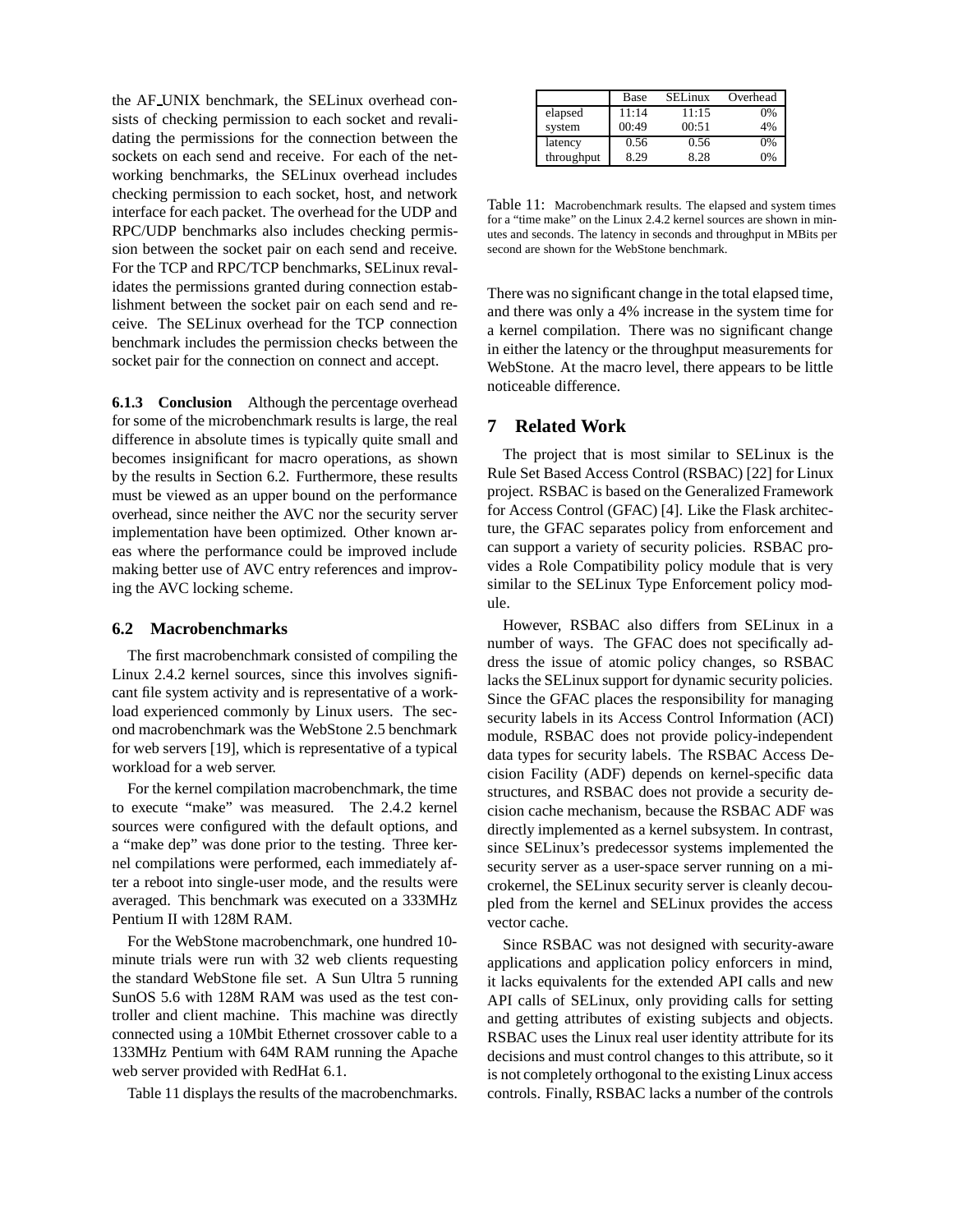provided by SELinux for each of the kernel subsystems.

Type Enforcement [8] (TE) and Domain and Type Enforcement (DTE) [5] have a number of similarities to SELinux, since SELinux provides a generalization of TE in its example security server. Two projects are integrating DTE into Linux [15, 1]. SELinux was designed to provide flexible support for a variety of policy models, while DTE was only designed to implement an enhanced form of TE. DTE is distinguished from traditional TE by the DTE Language (DTEL) for expressing access control configurations and by an implicit typing mechanism based on the directory hierarchy for labeling files. The SELinux TE policy module likewise has a configuration language for expressing access control rules. SELinux stores file labels explicitly, but allows labels to be managed using a higher-level specification based on pathname regular expressions. NAI Labs' DTE prototype also provided labeling and controls for NFS and was integrated with IPSEC.

The TrustedBSD project is developing a variety of trusted operating system features, including mandatory access controls, for FreeBSD [27]. SELinux differs from TrustedBSD in that SELinux is a more mature system, that it addresses only mandatory access controls, and that it uses a flexible mandatory access control architecture rather than hardcoded policies. The TrustedBSD project plans to migrate to a more flexible mandatory access control architecture in the future [28].

The Medusa DS9 [3] project is similar to SELinux at a high level in that it is also developing a kernel access control architecture that separates policy from enforcement. However, Medusa is very different in its specifics. In Medusa, the kernel consults a user-space authorization server for access decisions. The Medusa access controls are primarily based on labeling subjects and objects with sets of virtual spaces to which they belong and defining what virtual spaces can be seen, read, and written by each subject. The authorization server can also require explicit authorization in addition to the virtual space checking, in which case it can apply other kinds of policy logic and can even override the ordinary Linux access controls. Medusa DS9 also provides support for system call interception by the authorization server and for forcing a process to execute code provided by the authorization server.

The Linux Intrusion Detection System (LIDS) [2] provides a set of additional security features for Linux. It supports administratively-defined access control lists for files that identify subjects based on their program. Like Medusa, LIDS can control the ability to see files and processes in directory listings. LIDS also supports defining capability sets for programs, preventing certain processes from being killed, sending security alerts on access failures, and detecting port scans.

The LOMAC [13] project has implemented a form of mandatory access control based on the Low Water-Mark model in a Linux loadable kernel module. LOMAC was not designed to provide flexibility in its support for security policies; instead, it focuses on providing useful integrity protection without any site-specific configuration, regardless of the software and users present on a system. It should be possible to implement the Low Water-Mark model in SELinux as a particular policy module.

## **8 Summary**

This paper explains the need for mandatory access control (MAC) in mainstream operating systems and presents the NSA's implementation of a flexible MAC architecture called Flask in the Security-Enhanced Linux (SELinux) prototype. The paper explains how the Flask architecture separates policy from enforcement and provides the necessary interfaces and infrastructure for flexible policy decisions and policy changes. It describes the fine-grained labeling and controls provided by SELinux for kernel objects and services. The paper explains how existing Linux applications can run unchanged on the SELinux kernel, and it describes the support for security-aware applications. The paper shows how the SELinux controls can be applied to meet real security objectives by describing the example security policy configuration. It demonstrates that the performance overhead of the SELinux controls is minimal. Finally, the paper highlights the differences between SELinux and related systems.

#### **Availability**

The Security-Enhanced Linux software is available under the GNU General Public License (GPL) at http://www.nsa.gov/selinux.

#### **Acknowledgments**

We thank Timothy Fraser for his contributions to the example policy configuration and for his assistance in porting the kernel modifications to the 2.4 kernel. We thank Anthony Colatrella and Timothy Fraser for assisting with the performance benchmarking and analysis. We also thank Ted Faber, Timothy Fraser and the anonymous reviewers for reviewing earlier drafts of this paper.

## **References**

- [1] Configurable Access Control Effort. http://research– cistw.saic.com/cace.
- [2] Linux Intrusion Detection System. http://www.lids.org.